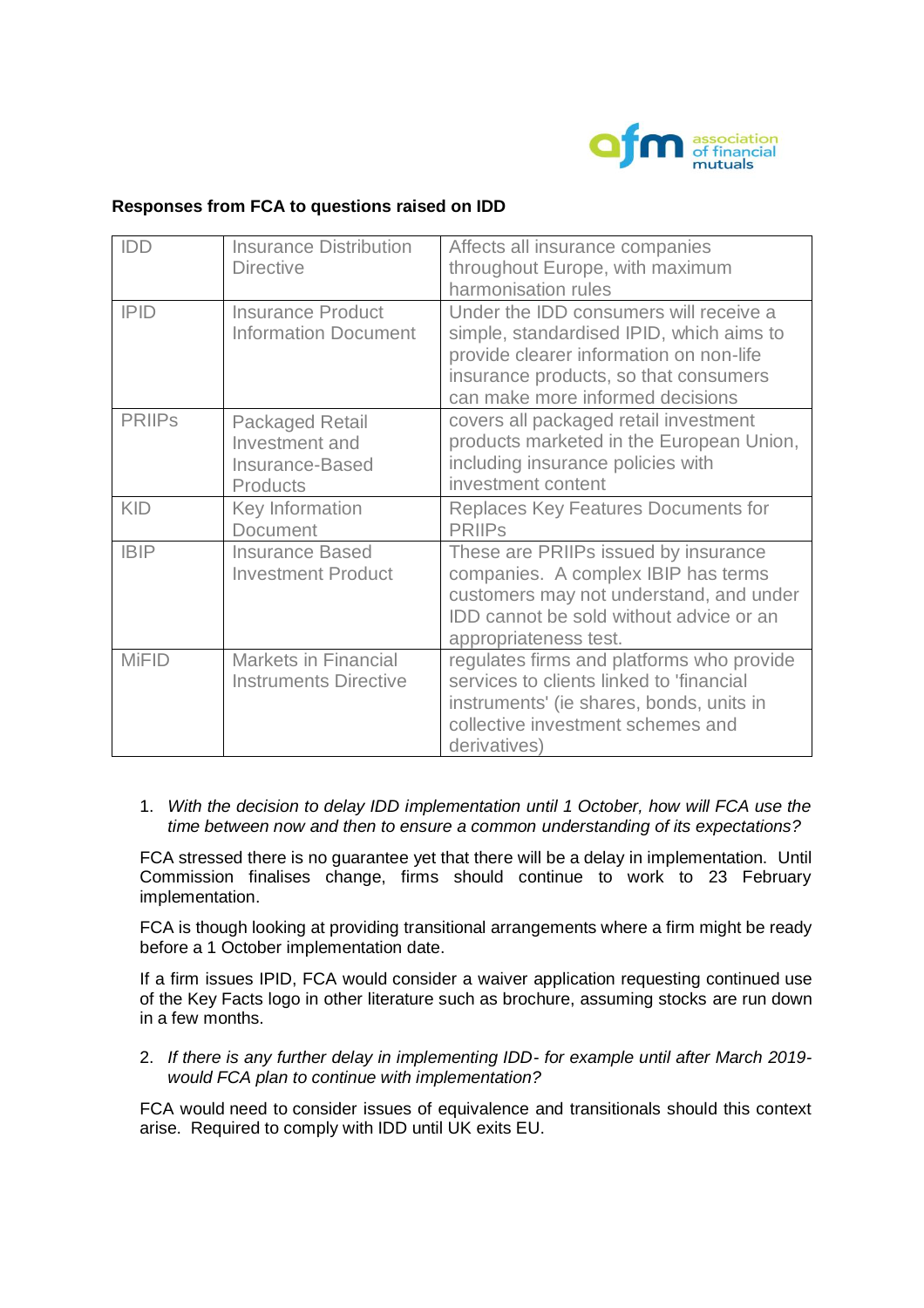3. *EIOPA has now issued follow-up guidance on complex IBIPs. Can FCA now offer a more extensive description of products which will be identified as complex/ noncomplex. Our particular concern relates to with-profits savings contracts and Holloway contracts.*

FCA is not planning more guidance, as the EIOPA document is detailed and clear<sup>1</sup>.

With regards to with-profits, the EIOPA guidance confirms that profit-sharing doesn't automatically mean a product is complex- what is important is end-effect on consumer. For example, a product with a guarantee on maturity and smoothing would normally not be considered complex. Clear rules on MVA free days, and established practices on smoothing both examples of where a firm can help communicate issues to customers. However, linking to a derivative, or something else customer typically might not understand more likely to be treated as complex.

Board should evidence it has considered issue now and describe how it ensures customer understanding, and include in annual product review process.

## 4. *Can FCA confirm that Holloways will not be treated as IBIPs?*

 $\overline{a}$ 

There is no blanket exemption for Holloways, though Holloway would only be considered to be an IBIP where the primary purpose of the product is investment. Where at most level of investment content is around 20%, this should mean no current Holloway products will be treated as IBIP.

5. *Will FCA avoid imposing MiFID requirements on insurance products which are not direct substitutes for MiFID-regulated products? The key audience here is non-life products, for whom the FCA cost benefit analysis indicated much greater implementation costs.*

FCA acknowledges this issue raised in our CP3 response, and will address in the next policy statement (due w/c 15/1). This will confirm arrangements and broad reassurance that only looking to exceed directive where needed. In particular, rules include a proportionality principle so firms need to consider how best to apply them in the product's context.

<sup>&</sup>lt;sup>1</sup> FCA referred to the EIOPA guidelines: "As stated in the explanatory text to the consultation paper, *EIOPA does not consider that mechanisms such as profit sharing should automatically result in a product being deemed complex. The drafting of the Guidelines was intended to capture cases where the effects of these mechanisms can be difficult for the customer to understand.*

*<sup>&</sup>quot;Based on the comments received, EIOPA recognises that the drafting may have been too broad in some cases and has made some amendments to both the Guidelines and the explanatory text in order to avoid inadvertently capturing certain contractual structures that are used in traditional life*  insurance policies, such as the payment of discretionary benefits. In particular, the overarching *provision regarding the existence of 'complex mechanisms that determine the maturity or surrender value or pay*

*out upon death' has been replaced by the requirement that the effects of these mechanisms need to be assessed. The changes also take into account where specific consumer protection rules are laid down in national law."*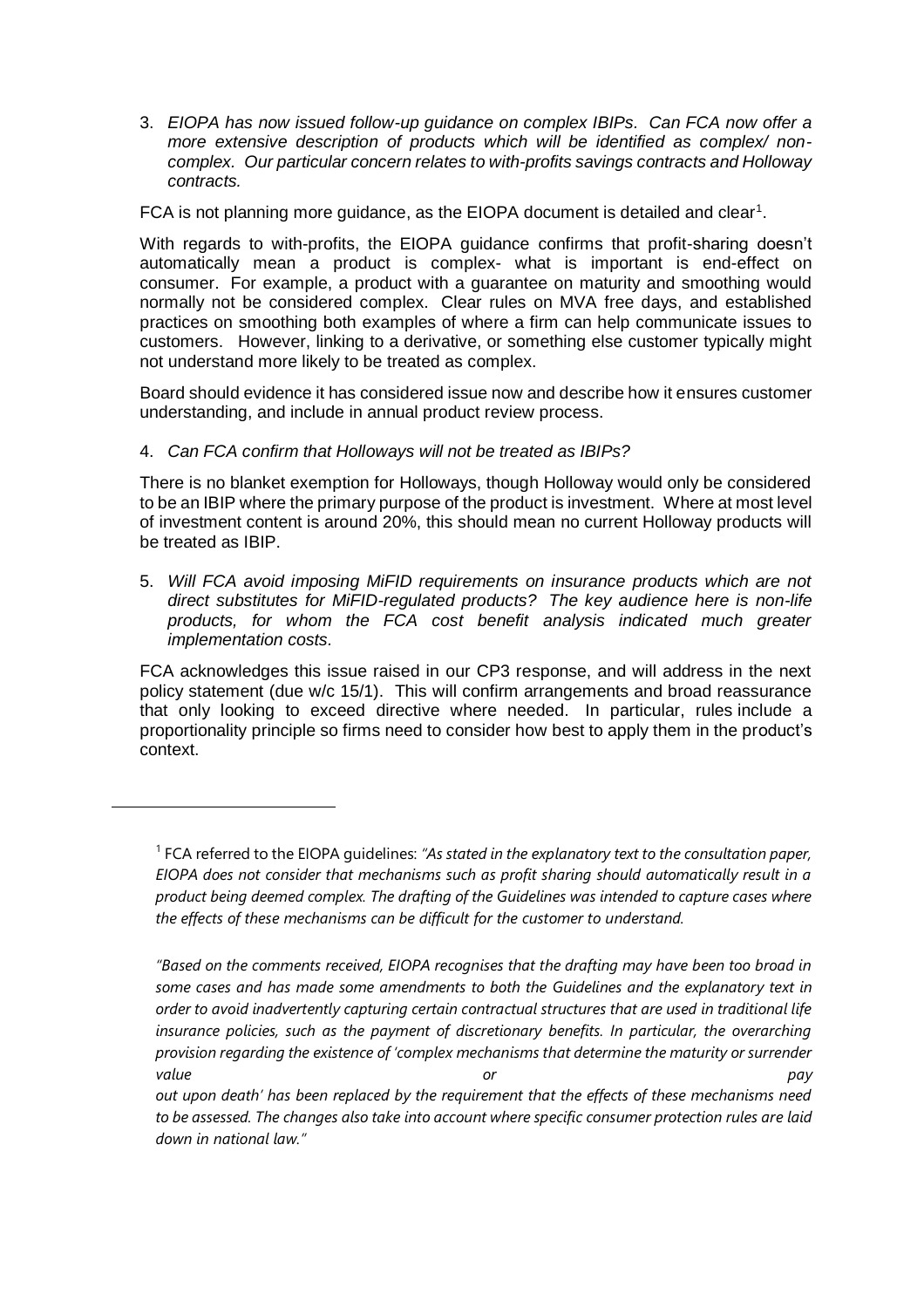6. *Where pure protection contracts are excluded from the need to provide an IPID (paragraph 13.14 of CP17/23), and don't need to provide a KID, is FCA planning any changes to disclosure requirements (for pure protection or other excluded products)?*

No further plans for disclosure change on pure protection.

7. *There was a further consultation due in December on IDD, covering registration. When will this now be issued?*

This was delayed as some of the forms now do not need review, but others may now do so.

8. *Has FCA seen any good practice so far on implementation it can share with us?*

Still early days for FCA. Many firms still seeking clarity, though some have indicated they will be ready for 23/2. Examples of firms using focus groups to evidence improvements in product governance and disclosure. Some firms established projects to explore conflicts of interest policy.

## **IDD questions from Cash Plan Providers**

#### Remuneration disclosure

- *9. Where do we have to put the disclosure regarding remuneration?*
- *10. How specific does this have to be (our guys have a very good basic but have bonuses if targets met but not a simple structure and no special month incentive to sell more, such as double points)*

FCA: IDD requires disclosure on terms and nature of remuneration. FCA written into rules in first PS: info should be on type of remuneration and where received from. So, for intermediary: *"Remuneration received as commission from provider, which is funded from your premiums".*

Commission doesn't require hard disclosure, but more detailed rules for cash payments. Bonus paid to sales team in an insurer: *"our sales agents receive a salary and also receive a bonus based on sales and on meeting certain quality thresholds".* Disclosure needs to be pre-sales, except for sales covered under Distance Marketing

Directive. FCA not prescriptive on where information presented.

If you have an intermediary sales team liaising with brokers, don't need to disclose.

## CPD

- *11. There are concerns re asking retired NEDs to complete 15 hours CPD*
- *12. Recording of the time (and the HR administration associated) and what makes up qualifying training*
- *13. Disclosure of commission – how specific will the requirement be. If it is a generic statement as we all have planned we can live with it, but the more detail the more we would struggle*
- *14. We have a person who is employed for 12 hours per week, the question would be as to whether this person would be required to do the minimum of 15 hours CPD?*

FCA: overarching requirement for individual to have skills and knowledge to perform roles. IDD provides prescription of min 15 hours of CPD, but not on nature. FCA not expecting 15 hours of class based learning for example- trying to be flexible on how, but 15 hours is the minimum. (Reading/ e-learning etc all count)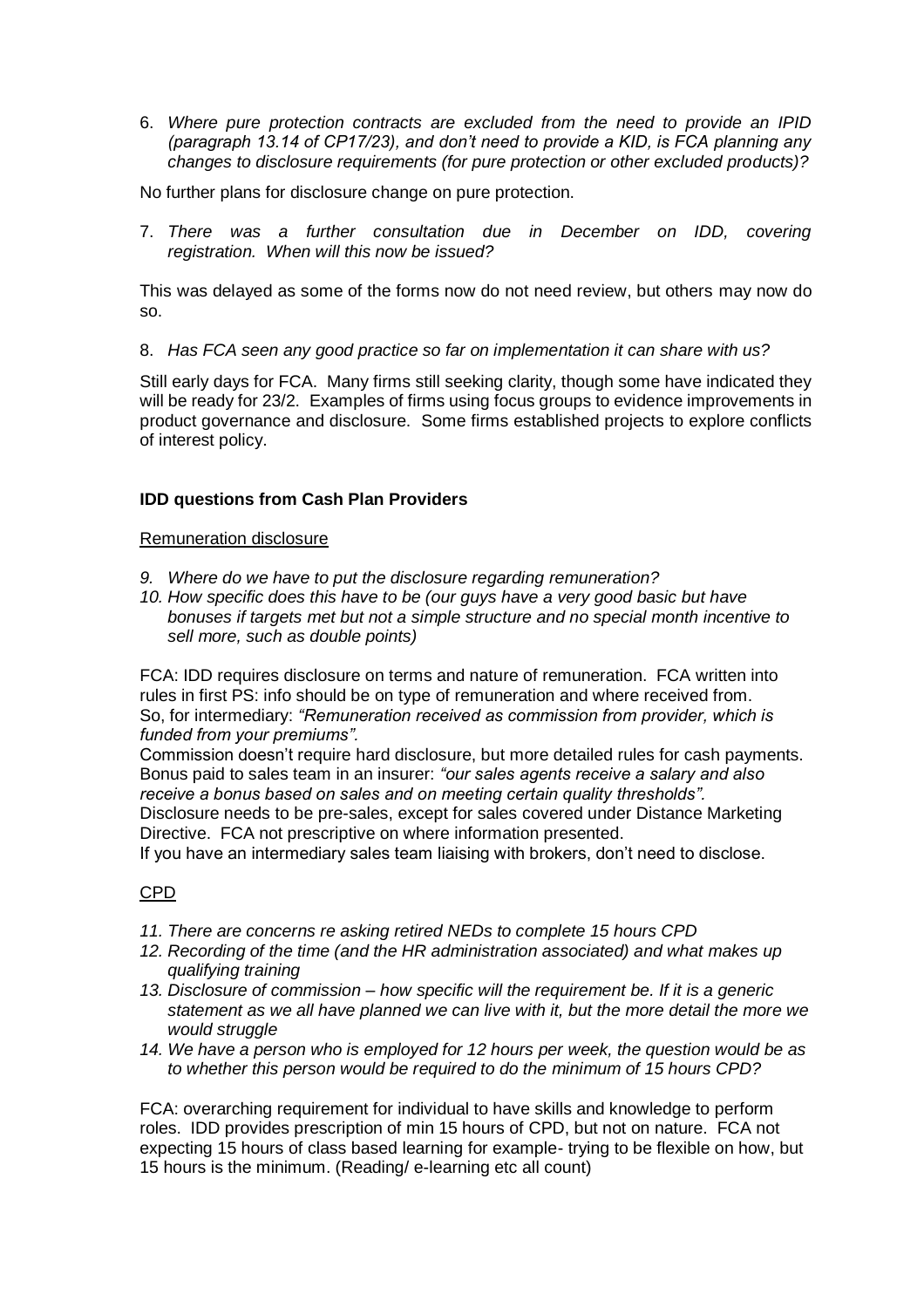For NEDs: will depend on whether they have management responsibility for insurance distribution activity: this would exclude a general oversight role (which most NEDs have).

Part-time employees: 15 hours minimum still applies for relevant employees.

Recording information: may be on time sheets or on records of training undertaken. Firm should retain a record, eg spreadsheet

IPID

FCA: key issue is one IPID per contract.

*15. Cash plans have a cool off period, our plans have a thirty day cool off period. As a result of the cool off period is the contract concluded once the cool off period has been exceeded?*

IPID prior to conclusion of contract. So IPID required within 30 day cooling off.

- *16. Is it possible to combine current Key Facts with an IPID as this seems more appropriate? An alternative could be not to send Key Facts going forward?*
- *17. How much detail do we need to go into on the benefits covered and excluded.*

No. IPID must be stand alone. Key Facts no long required where an IPID is required for general insurance contract.

*18. For a corporate client – company paid policy- is it sufficient to send the IPID to the company for distribution to their employee our policyholders?*

Where selling to a company as BiK for employees, no purchasing decision by employee, so brochure would cover all information to employee (brochure would need to include details on FSCS and how to complain in absence of Key Facts).

*19. Do we have to present the IPID as A4 portrait document or can it be presented as double page spread on two A5 pages. Many brochures are on an A5 format. Please see attached mock up.*

Must be on A4 pages, and template is strict and can't be presented on A5 or in another document. Two pages is target (third page available if required).

*20. The information suggests that the IPID should be two sides – three at a stretch - can we put this on one-side if that is achievable? A number of HCP providers have expressed a preference for this and thought that it would be achievable without customer detriment.* 

Two column format is OK: if you can get onto one page and size of text and content meets requirements, that is OK.

*21. Will monthly renewable contracts be exempt from issuing the IPID at renewal given the cost this exercise would incur?*

No. ICOBC 6.17 covers when information already provided. No need to reissue IPID as long as nothing has changed. Needs judgment call on how much time expired. If there is a change mid-term and contract is in force, no need to issue IPID mid-contract. If monthly renewable and contract has changed, would need to reissue: if product is same but contract has, no need to issue new IPID.